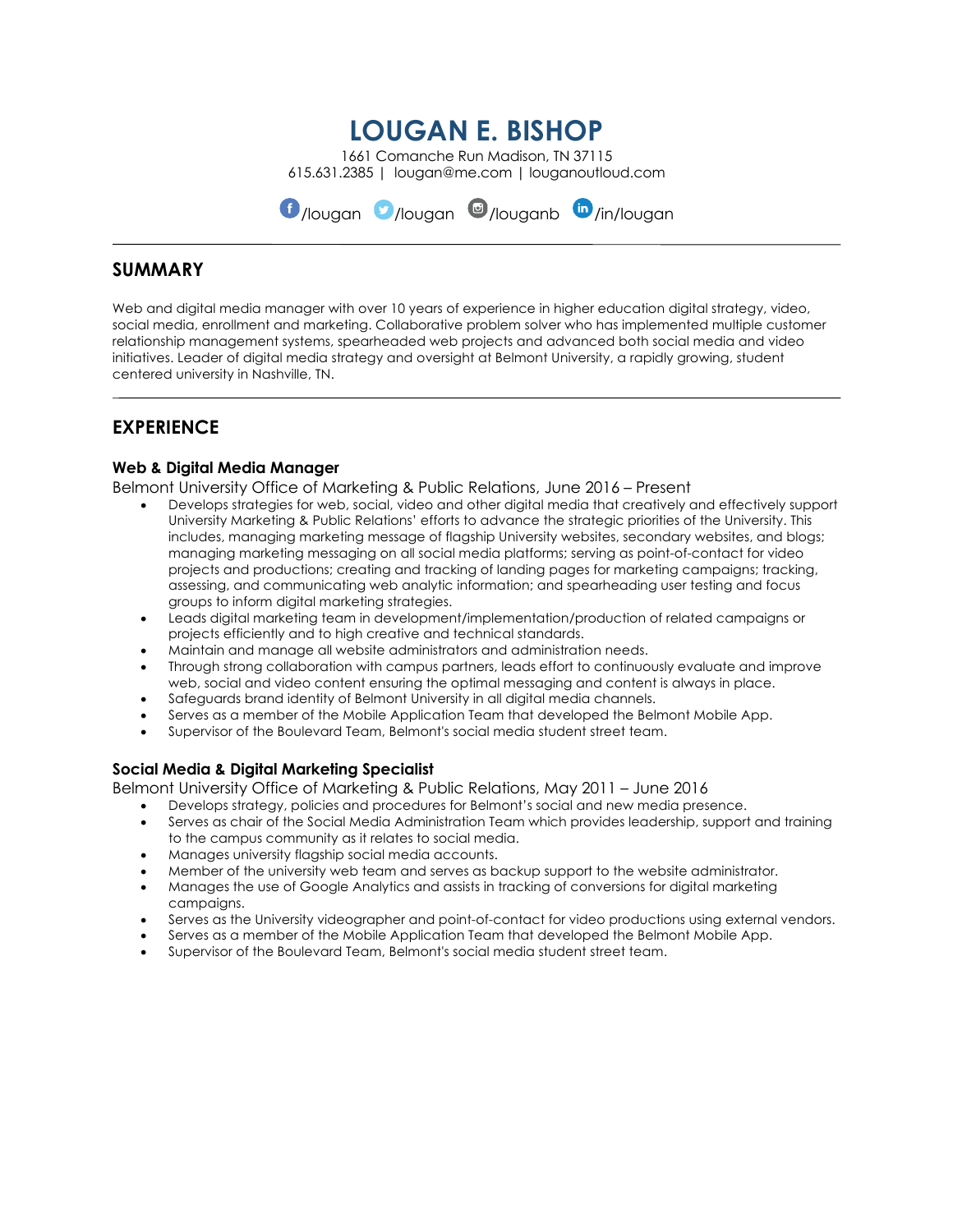### **Information Systems Assistant / Web Specialist**

Belmont University Office of Admissions, April 2008 - May 2011

- Coordinated and supported information technology services within the Enrollment Services division (which included the Admissions, Student Financial Services, and the University Registrar).
- Generated reports regarding social media engagement and web analytics departments within Enrollment Services.
- Served as a member of the University Web Team, which is responsible for the upkeep of the University website and shared responsibility for the maintenance of the Enrollment Services websites (Prospective Student Sites, Student Financial Services, Registrar, Belmont Central and others).
- Shared responsibility for the upkeep and use of the University enrollment and retention databases.
- Coordinated and managed email communication with prospective students, applicants, and current students using those databases.

### **Senior Sales Specialist**

Dell Direct Store, June 2005 – January 2008

- Created and maintained Dell Direct Store Cheat Sheet (a sales tool adopted nationally)
- Assisted customers in building computing and electronic solutions
- Assisted Tennessee Territory Manager in attaining team sales goals
- Responsible for weekly individual and store sales quotas
- Responsible for maintaining sales metrics
- Coached new and existing sales reps on metrics, policies and procedures
- Managed store refreshes and retrofits
- Participated in Dell Direct Store Operations Champion Program
- Member of the National Dell Direct Store Sales Pulse Operations Team
- Member of in the National Services Advocate Team

### **Resident Director of Computer Labs & Networking**

Middle Tennessee State University May 2003 – May 2005

- Responsible for up to 50 employees including payroll, hiring, and scheduling duties.
- Assisted Coordinator of Micro-computing with overall maintenance of residential computer network and implementation of polices.
- Oversaw the daily upkeep of the university's five residential computer labs.
- Maintained the University's ResNet Help Desk for the residence halls.
- Promoted responsible use of university internet services as well as responsible use of computer software.
- Improved policies and procedures for better productivity for employees and residents.

# **EXTERNAL ACTIVITIES**

### **Higher Ed Social Podcast**

Co-Host & Co-Producer, December 2014 – Present | http://highered.social Higher Ed Social is a weekly podcast featuring higher education professionals from across the country. Our goal is to help our listeners better understand the many areas that comprise a higher education institution.

### **MiniMBA Lecturer**

Belmont Center for Executive Education, December 2014 – Present

In this class, I discuss examples of companies who have avoided a social media crisis and learn about brands who have taken negativity and created a positive outcome. Students also learn how to better define their brand and message via social media.

### **Presentations**

- eduWEB Conference 2018
- HighEdWeb Conference 2018 Upcoming, 2017, 2016, 2015, 2014, 2012
- Young Professionals of Williamson County FOCUS 2014
- Hobsons University 2012, 2011, 2010, 2009
- TICUA Conference 2011
- The Lawlor Group (Social Media Workshop) 2011